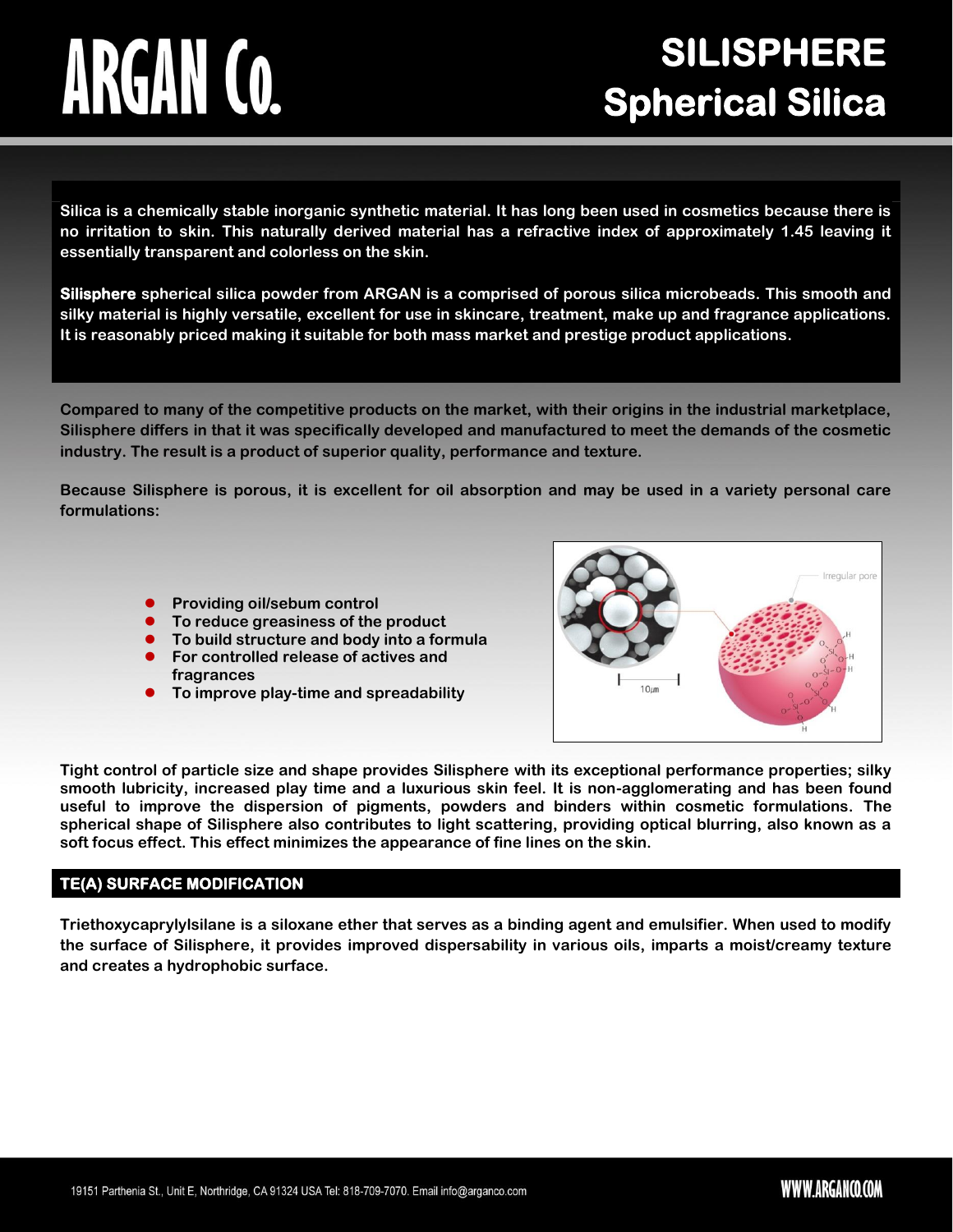# **ARGAN CO.**

# **SILISPHERE**

## **TYPICAL PROPERTIES**

| Color        | White to off-white                    |
|--------------|---------------------------------------|
| Odor         | Odorless or faint characteristic odor |
| Appearance   | Free flowing powder                   |
| Lead (Pb)    | $<$ 10.0 ppm                          |
| Arsenic (As) | $<$ 2.0 ppm                           |

## **AVAILABLE GRADES**

|                                     | <b>4M</b>     | 6M            | <b>10M</b>    | LS-8H         | <b>6M TE(A)</b>                          | <b>10M TE(A)</b>                         |
|-------------------------------------|---------------|---------------|---------------|---------------|------------------------------------------|------------------------------------------|
| <b>Composition</b>                  | <b>Silica</b> | <b>Silica</b> | <b>Silica</b> | <b>Silica</b> | Silica &<br>Triethoxy-<br>caprylylsilane | Silica &<br>Triethoxy-<br>caprylylsilane |
| CAS#                                | 7631-86-9     | 7631-86-9     | 7631-86-9     | 7631-86-9     | 7631-86-9<br>2943-75-1                   | 7631-86-9<br>2943-75-1                   |
| <b>Mean Particle</b><br><b>Size</b> | $4 \mu m$     | $6 \mu m$     | $10 \mu m$    | $9 \mu m$     | $6 \mu m$                                | $10 \mu m$                               |
| Oil Absorption,<br>ml/100g          | 130-170       | 130-170       | 130-170       | 240-260       | 100-140                                  | 100-140                                  |
| <b>Loss on Drying</b>               | $< 5.0\%$     | $< 5.0\%$     | $< 5.0\%$     | $< 3.0\%$     | $< 5.0\%$                                | $< 5.0\%$                                |

# **MORPHOLOGICAL ANALYSIS**



# WWW.ARGANCO.COM